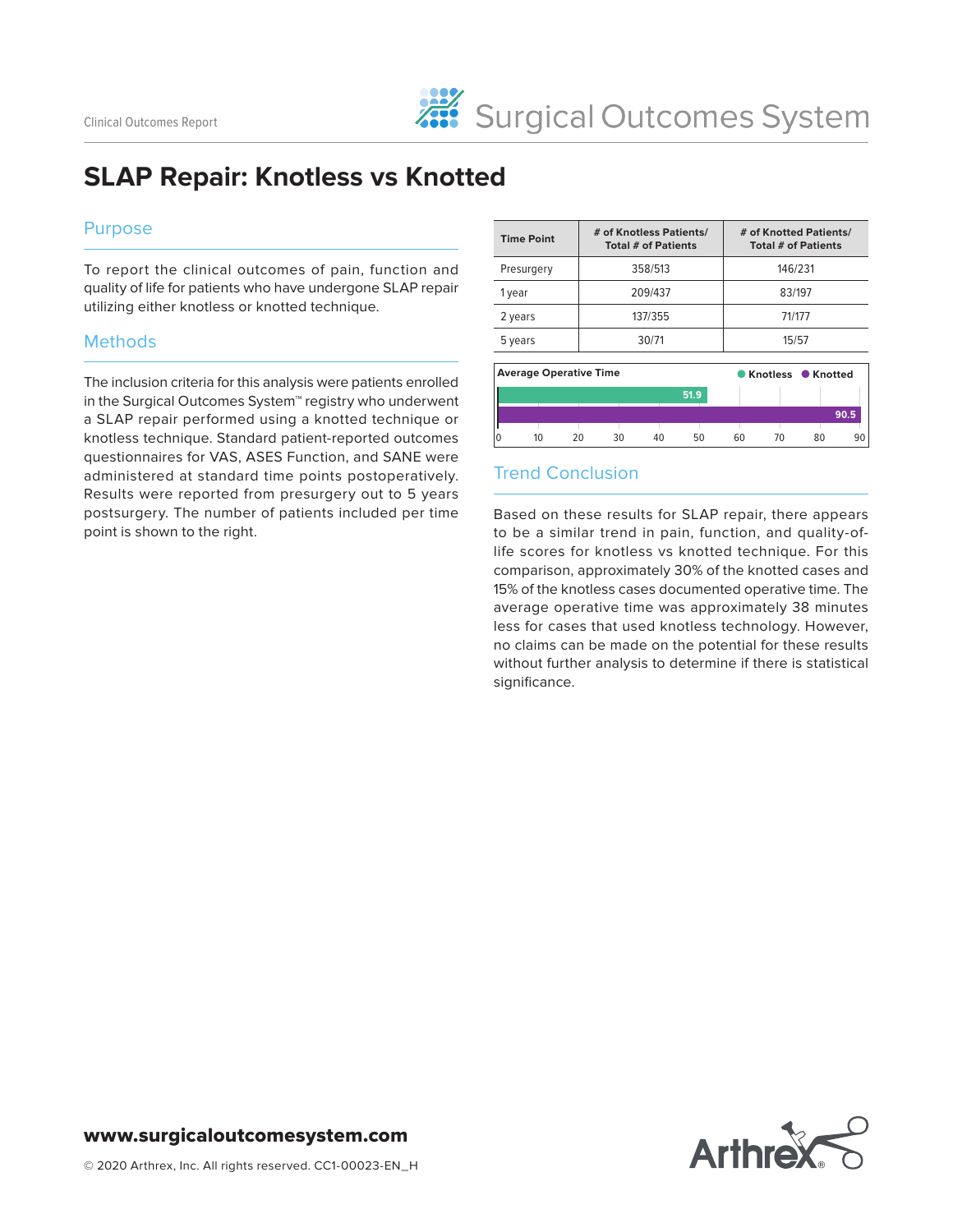



**VAS**



**ASES Shoulder Function**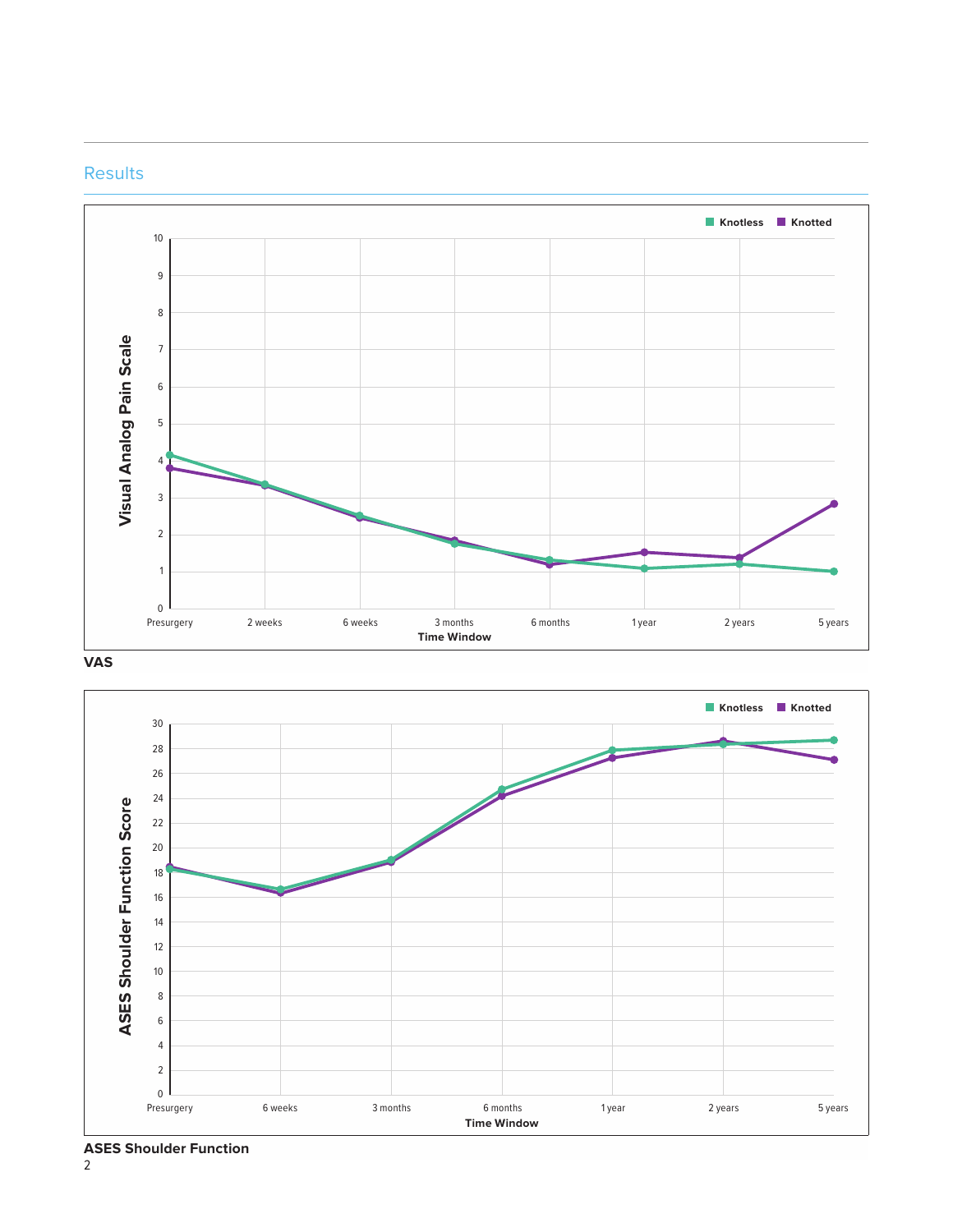



**SANE**